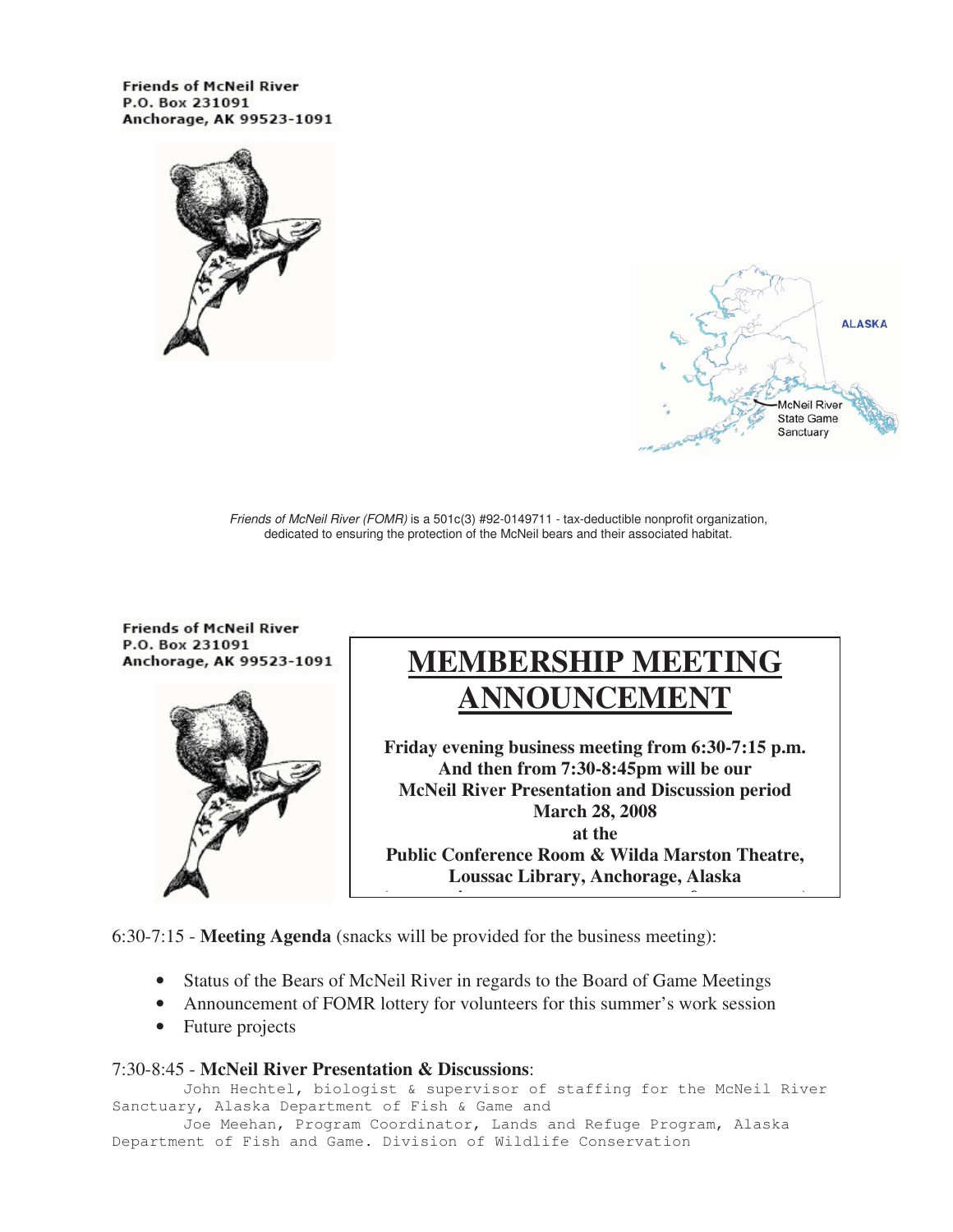#### **Friends of McNeil River** POB 231091, Anchorage, AK 99523-1091 **KEEP ME ON YOUR MAILING LIST!**

| Fax/email |  |
|-----------|--|

#### **Membership**

- $( )$  \$20 Cub  $( )$  \$35 Family
- $( )$  \$100 Paw Patron  $( )$  \$50 Donor
- () \$250 Generous Griz
- $( )$  \$ Other

() I want to be a Volunteer Helper! We need to hear from you in time for our March 28<sup>th</sup> meeting. Your email address is required for rapid processing! See below for more information



#### Please let us know you still care!!

We are not yet set up to handle credit cards, but checks, money orders, etc are certainly appreciated (we're working on the credit card situation and apologize for the inconvenience)

To cut down on printing costs, we really need everyone's email address. Please email us!

### Contact us immediately if you are interested in entering our lottery to be a volunteer helper to help the rangers open the Sanctuary this summer! The projects are varied and generally the bears are just coming out of hibernation from the winter. Please remember:

- You must be a member to enter our lottery to be a volunteer helper for us at the Sanctuary. It is recommended that you be in relatively good shape and work well with others! Based on last year's comments, we will consider two names per lottery draw, but the names will not be entered twice into the draw. The number of volunteers is primarily determined by seating on the plane, but normally not more than five volunteers are selected. ADF&G has the final decision.
- As a volunteer, you are responsible for your own transportation, safety, clothing, tenting, bedding, etc, just as though entering the sanctuary as a viewer. Friends of McNeil River will be helping with some of the food provisions. Be prepared with your hip waders and warm, layered clothing, along with a willingness to hike and repair the same trails the visitors will use later in the summer. (Approx. the first 4-5 days of June) (Homer Floatplane fare will be about \$650 each - we are currently negotiating with Beluga Float Plane Service on behalf of the volunteers)
- As opportunities arise, some bear viewing is normally interspersed with trail clean-up, firewood cutting and hauling, maintenance of rangers' cabins and outhouses, along with whatever chores and projects need to be accomplished. Tools are provided – it's the spirit to help that you need to bring (along with your camera)!

Fax: 907-522-1707; email either mike@mcneilbears.org or paul@mcneilbears.org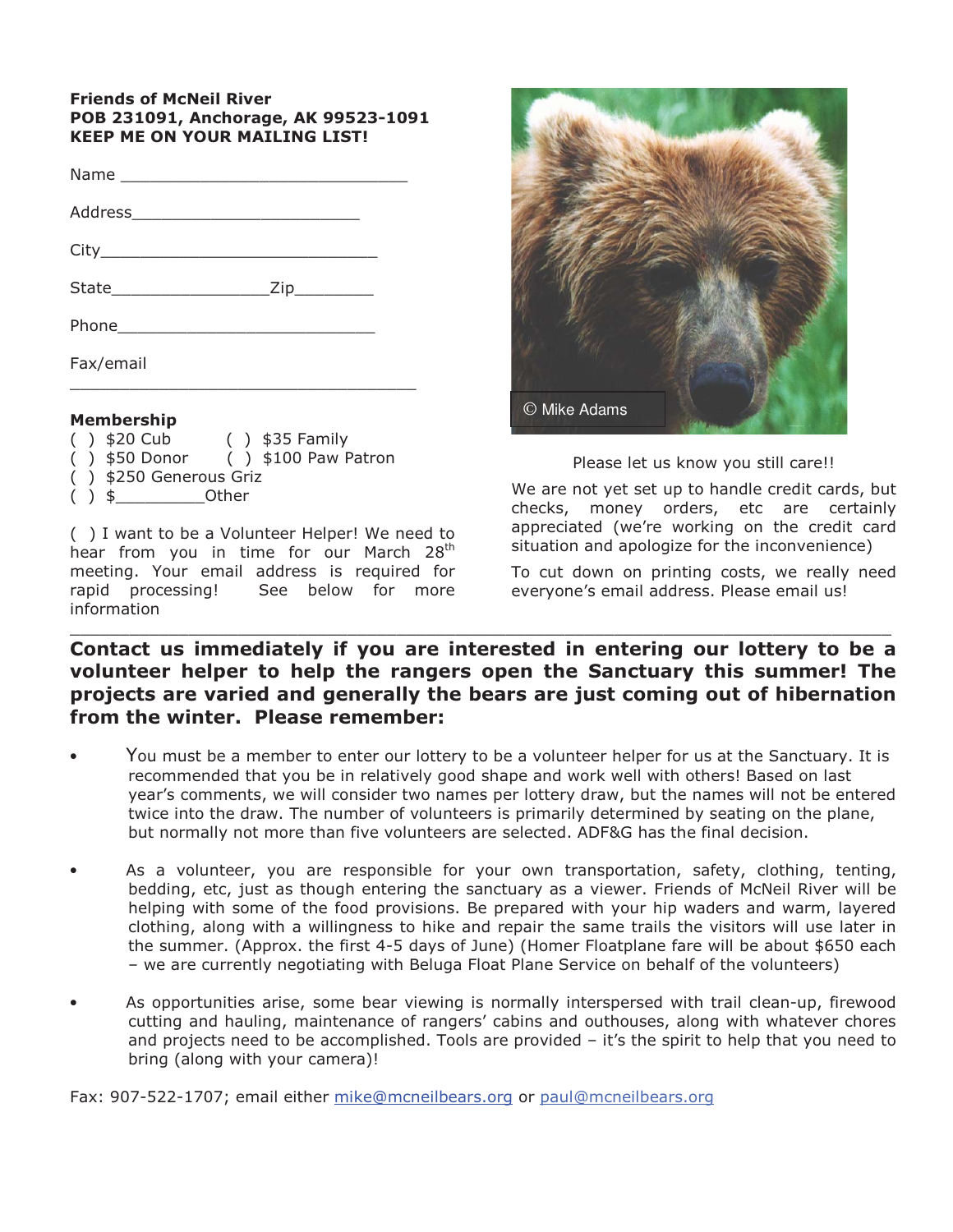### 2007 FOMR Volunteers trip to the Sanctuary

After last year's FOMR meeting, where the volunteers names were drawn by lottery, as usual, addressing their positions in the draw, four finalists were selected to make the trek. Many of these folks found that their work or home life just wouldn't let them get away that summer. For some the costs were difficult to overcome. We had a lot of last minute scurrying to replace those who finally chose to not go. At that point it was critical that we had peoples email address and/or phone numbers. Some people just couldn't be reached. If you missed out, please try again! It's always worth it.



Larry Murphy (Anchorage), Richard Purington (Homer), Lennie Gorsuch (Auke Bay, AK), Brad Raasch (Port Byron, IL), and Karen Buzanoski (Utah), were the lucky five to help Doug , Ian & Tom with ADF&G open the Sanctuary for another summer. All volunteers are asked to write articles for our newsletter. A special thanks goes out to Lennie for writing the following article and for volunteering to serve on the FOMR board.. She writes:

 We were a diverse bunch! Five volunteers - five home towns - and we all met for the first time at the grocery store in Homer the day of departure to buy the week's provisions. After brief introductions and a three minute planning session, we blitzed the store selecting ingredients for the one evening meal each of us was charged with preparing for the group. We had Spaghetti-Os from the can one night and pasta in white wine clam sauce another. We were a diverse bunch!

We shared flights with the Sanctuary crew (Doug, Tom and Ian) who were taking advantage of the same tide as the Volunteers to arrive mid-day on May 31. This meant we were there at the very start of camp mobilization -- no shelter or comfort until the plywood shutters were removed! The weather was typical -- rainy when we arrived and for much of our week, punctuated by a pretty substantial storm mid week and ending with warm sunshine.



It didn't take long before each of our natural skills bubbled to the top – some good at wood chopping, some better at wood packing and stacking. Inevitably we became competitive resulting in chopping contests and demonstrations. I think it is called group dynamics. We all hauled water, cut brush, collected firewood from the beach, cleared some trail, spread some gravel, and helped move the outhouse (something you don't often get to do in normal lives). It was a fun and fast week, both tiring and relaxing as we were captivated by the world that is McNeil. No radios, no traffic noise, no news – just nature.

A highlight was the post-lunch nap we took along the trail we were clearing one sunny afternoon. We believed it to be our first group nap since nursery school! However, the big event of the week was the 80<sup>th</sup> Birthday celebration of our Homer Volunteer, Richard Purington. The Sanctuary Crew baked brownies and supplied party fare that made for a very festive occasion. (As I recall, Richard was the winner of the wood chopping contest – don't let age fool you.)

Bears. Yes, we did see bears. Some came by along the beach, some fed on the hill behind the camp, some wandered along the river. We had no close encounters just the promise of a close encounter as the population increased the longer we were there.

We were none of us eager to leave at the end of our week, but leave we did on the return flights that brought in the first groups of viewing permit holders. Just how long would it take them to burn our wood, drink our water, track dirt into our clean cook shed, we could only wonder and hope they appreciate all of our and the staff's efforts in this great Sanctuary.